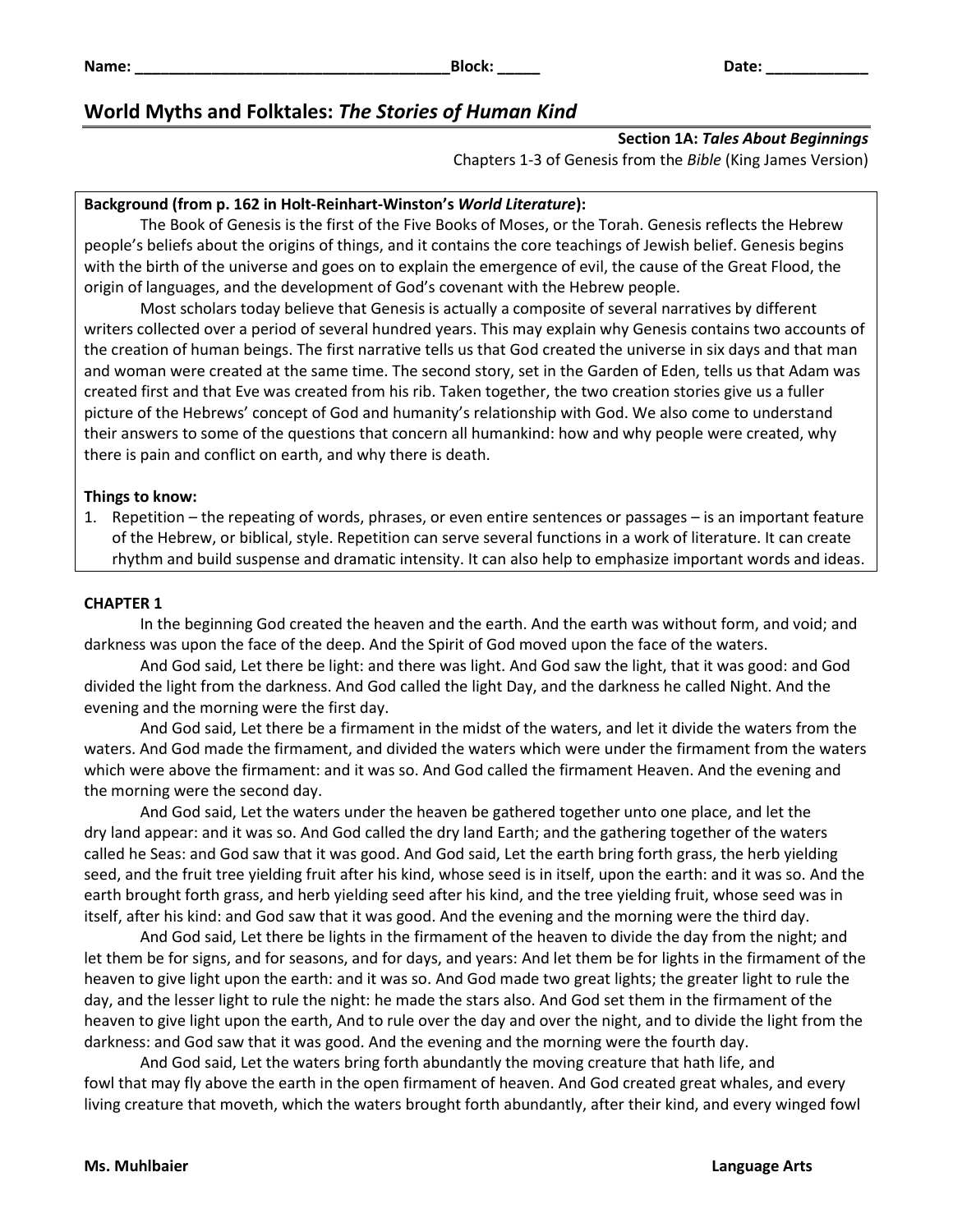| m<br>٠         |  |
|----------------|--|
| ×<br>. .<br>۰, |  |

after his kind: and God saw that it was good. And God blessed them, saying, Be fruitful, and multiply, and fill the waters in the seas, and let fowl multiply in the earth. And the evening and the morning were the fifth day.

And God said, Let the earth bring forth the living creature after his kind, cattle, and creeping thing, and beast of the earth after his kind: and it was so. And God made the beast of the earth after his kind, and cattle after their kind, and every thing that creepeth upon the earth after his kind: and God saw that it was good.

And God said, Let us make man in our image, after our likeness: and let them have dominion over the fish of the sea, and over the fowl of the air, and over the cattle, and over all the earth, and over every creeping thing that creepeth upon the earth. So God created man in his own image, in the image of God created he him; male and female created he them. And God blessed them, and God said unto them, Be fruitful, and multiply, and replenish the earth, and subdue it: and have dominion over the fish of the sea, and over the fowl of the air, and over every living thing that moveth upon the earth. And God said, Behold, I have given you every herb bearing seed, which is upon the face of all the earth, and every tree, in the which is the fruit of a tree yielding seed; to you it shall be for meat. And to every beast of the earth, and to every fowl of the air, and to every thing that creepeth upon the earth, wherein there is life, I have given every green herb for meat: and it was so. And God saw every thing that he had made, and, behold, it was very good. And the evening and the morning were the sixth day.

### **CHAPTER 2**

Thus the heavens and the earth were finished, and all the host of them. And on the seventh day God ended his work which he had made; and he rested on the seventh day from all his work which he had made. And God blessed the seventh day, and sanctified it: because that in it he had rested from all his work which God created and made.

These are the generations of the heavens and of the earth when they were created, in the day that the LORD God made the earth and the heavens, And every plant of the field before it was in the earth, and every herb of the field before it grew: for the LORD God had not caused it to rain upon the earth, and there was not a man to till the ground. But there went up a mist from the earth, and watered the whole face of the ground. And the LORD God formed man of the dust of the ground, and breathed into his nostrils the breath of life; and man became a living soul.

And the LORD God planted a garden eastward in Eden; and there he put the man whom he had formed. And out of the ground made the LORD God to grow every tree that is pleasant to the sight, and good for food; the tree of life also in the midst of the garden, and the tree of knowledge of good and evil.

And a river went out of Eden to water the garden; and from thence it was parted, and became into four heads. The name of the first is Pison: that is it which compasseth the whole land of Havilah, where there is gold; And the gold of that land is good: there is bdellium and the onyx stone. And the name of the second river is Gihon: the same is it that compasseth the whole land of Ethiopia. And the name of the third river is Hiddekel: that is it which goeth toward the east of Assyria. And the fourth river is Euphrates.

And the LORD God took the man, and put him into the garden of Eden to dress it and to keep it. And the LORD God commanded the man, saying, Of every tree of the garden thou mayest freely eat: But of the tree of the knowledge of good and evil, thou shalt not eat of it: for in the day that thou eatest thereof thou shalt surely die.

And the LORD God said, It is not good that the man should be alone; I will make him an help meet for him. And out of the ground the LORD God formed every beast of the field, and every fowl of the air; and brought them unto Adam to see what he would call them: and whatsoever Adam called every living creature, that was the name thereof. And Adam gave names to all cattle, and to the fowl of the air, and to every beast of the field; but for Adam there was not found an help meet for him.

And the LORD God caused a deep sleep to fall upon Adam, and he slept: and he took one of his ribs, and closed up the flesh instead thereof; And the rib, which the LORD God had taken from man, made he a woman, and brought her unto the man.

And Adam said, This is now bone of my bones, and flesh of my flesh: she shall be called Woman, because she was taken out of Man.